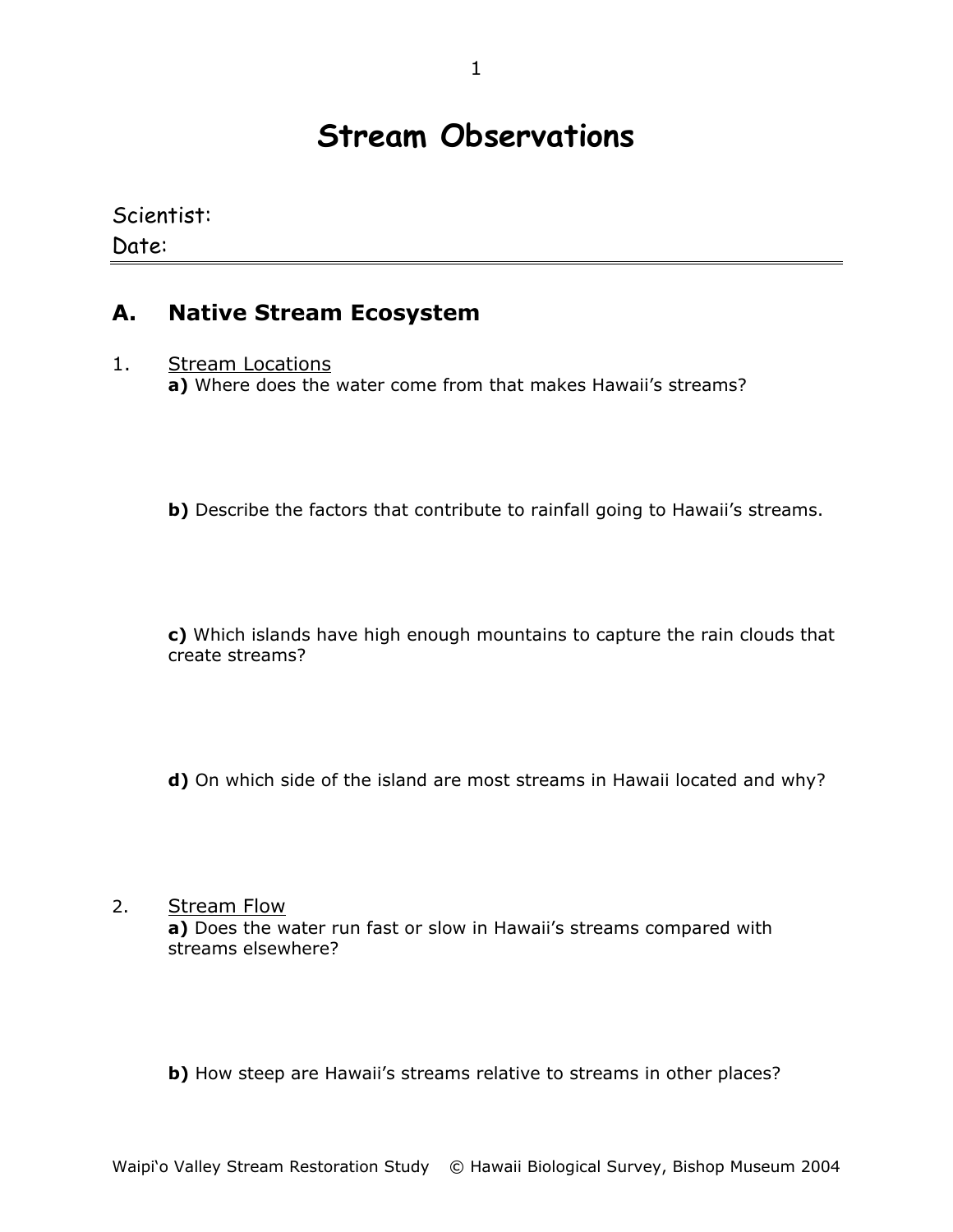**c)** What kinds of floods are typical in Hawaii streams (how fast do they rise? How fast do they flow?) compared with floods elsewhere?

#### 3. Stream Habitats

Which of the following types of stream habitat is most prevalent in Hawaii (please circle)?

Cascade/riffle

Run

Pool

4. Stream Biota - Plants and Animals **a)** What kinds of plants form the basis of the food web in Hawaii's streams?

**b)** Draw a picture of the stream labeling an upper stream, middle stream, and lower stream / estuary. Write the Hawaiian name, scientific name, and sketch a picture of the stream animal next to its corresponding stream location. Don't forget to draw the stream animal's food source.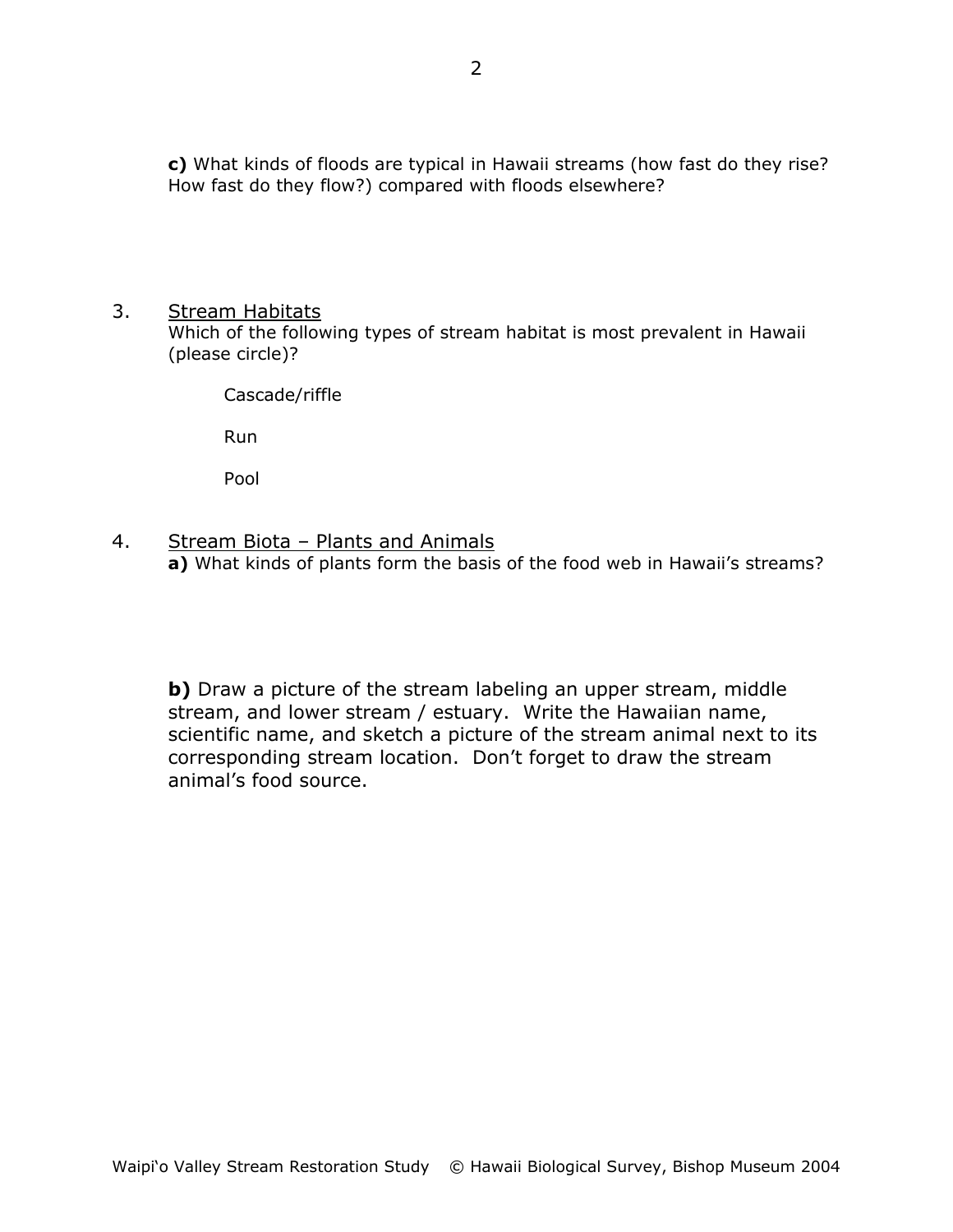**c)** What is the importance of the "mauka-makai connection" in Hawaiian stream life? How are the native stream animals adapted to a stream that flows to the sea?

**d)** How are the native stream fishes, o'opu, adapted to the rocky, steep, fast-flowing nature of Hawaiian streams?

**e)** How are native prawns, 'opae, equipped to crawl upstream as young adults?

## **B. Disturbed Stream Ecosystem**

1. Human Activity What human activities can affect a stream ecosystem?

2. Impact on Stream

**a)** What kinds of changes can happen in a stream as the result of human activities?